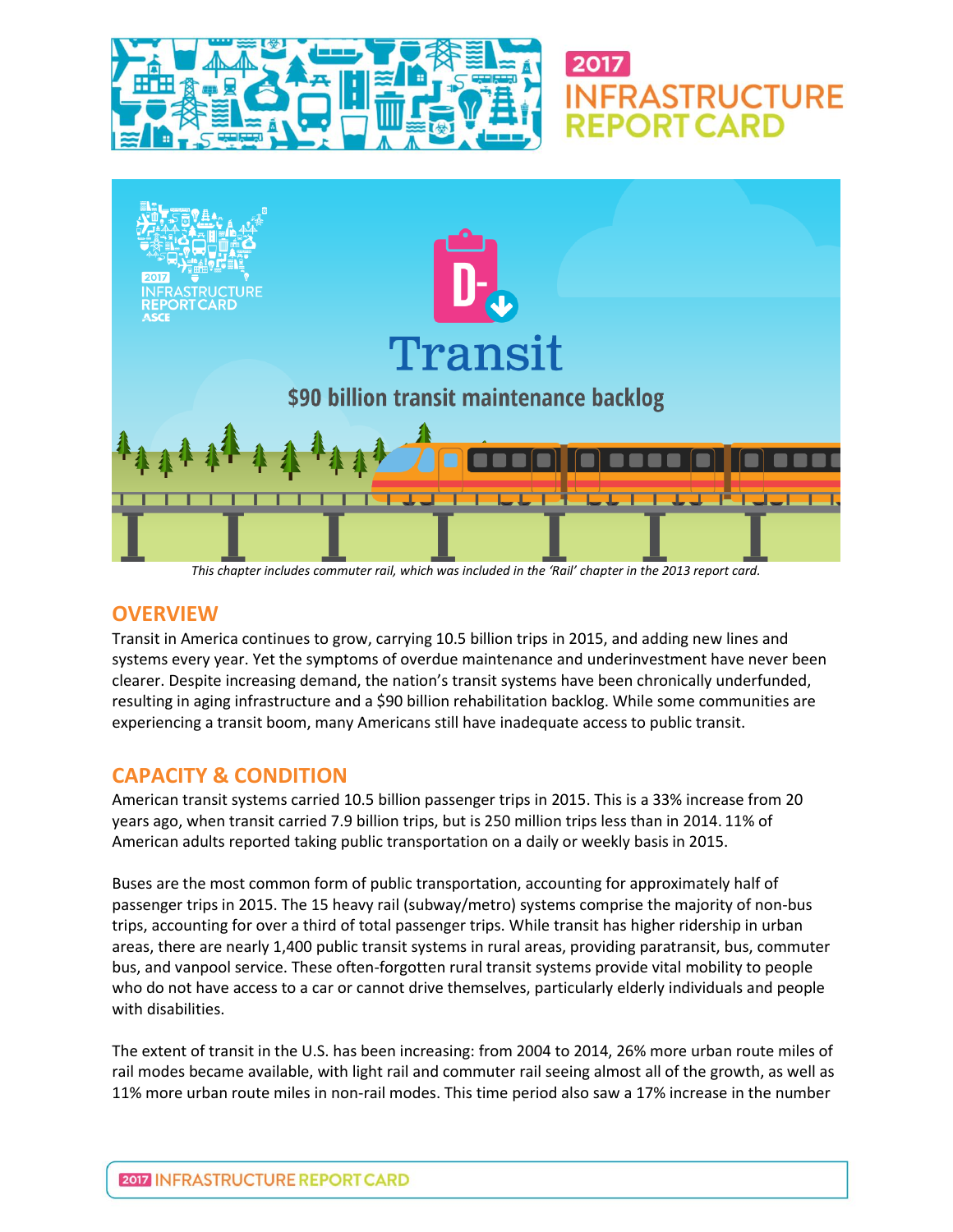

of passenger stations.However, many Americans still don't have access to public transit. Despite 81% of Americans living in urban areas, only 51% of U.S. households reported in 2013 they could get to a grocery store using public transportation.

In order for transit to work well, both the transit vehicles (buses, trains, etc.) and the physical infrastructure (tracks, signals, etc.) must be in good condition. According to the most recent data available, 10% of the nation's urban bus fleet and 3% of the nation's rail fleet are not in a "state of good repair." Transit's physical infrastructure fairs considerably worse: 15% of facilities (e.g., maintenance facilities), 17% of systems (e.g., power, signal, communications, fare collecting) 35% of guideway elements (e.g., tracks), and 37% of stations are not in a "state of good repair."

Many transit systems are also experiencing ridership demand beyond what the systems were designed for, creating tension between the ability to expand to meet demand and the need to maintain the existing system. A transit system's condition closely correlates to ridership and financial strength; when transit becomes unreliable, fewer people continue to use it, creating a chain effect of lost support in fares and, over time, less investment in the system due to lower ridership. Several of the older heavy rail systems, including in Washington, D.C., New York, and San Francisco, are confronting the challenges and consequences of rider demand, years of deferred maintenance, and chronic funding problems.



**Transit Passenger Trips** 

# **FUNDING & FUTURE NEED**

2017 INFRASTRUCTURE REPORT CARD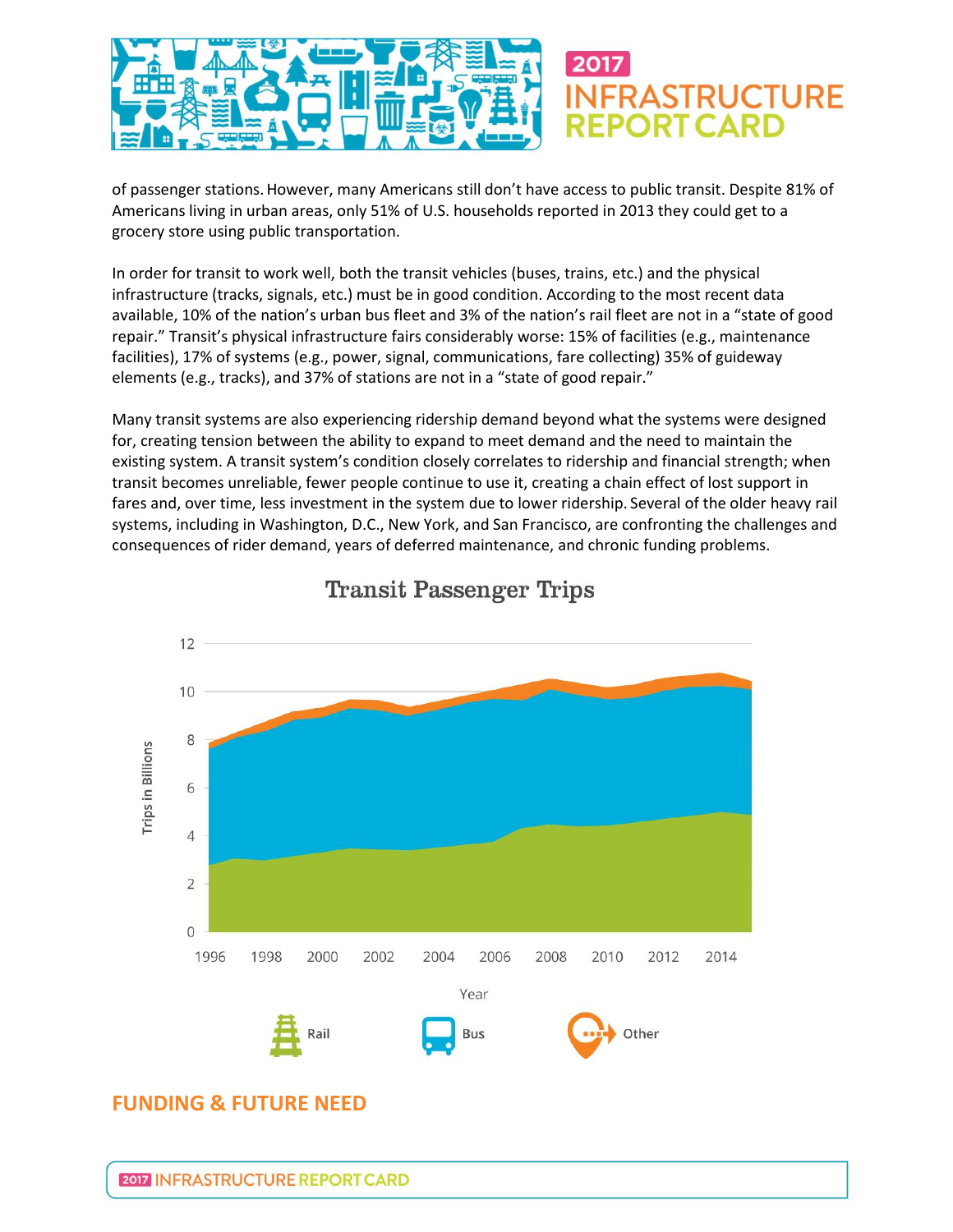

As a result of years of insufficient funding, transit systems across the U.S. are struggling to cope with aging infrastructure and limited funding, creating a massive and increasing backlog. The most recent federal estimate quantifies the backlog of projects needed to attain a "state of good repair" at \$90 billion and is projected to grow to \$122 billion by 2032. The backlog was primarily in **fixed guideway** modes such as rail, due to specialized infrastructure requirements, such as tracks and stations, as opposed to roadway modes, likes buses, which utilize existing roads and bridges.

In addition to the fare revenue they collect and other directly-generated revenues (e.g. parking and ad

monies), transit agencies may receive money from federal, state, and/or local governments. In 2015, 45% of operating expenses were paid for through fares and other directly generated funds, while 55% of expenses were paid with public funds, primarily from state and local governments. The federal government is an important source of funding for capital expenditures in public transportation; federal funds covered 42% of capital expenditures in 2015, while state and local governments contributed 36% and directly generated funds paid for 22%. The total operating expenses for the nation's public transportation systems in 2015 totaled \$46.3 billion and total capital expenditures equaled \$19.3 billion. The majority of capital spending in transit (64% in 2015) was





#### **Transit Funding Sources**

focused on improving existing service, as opposed to expanding it.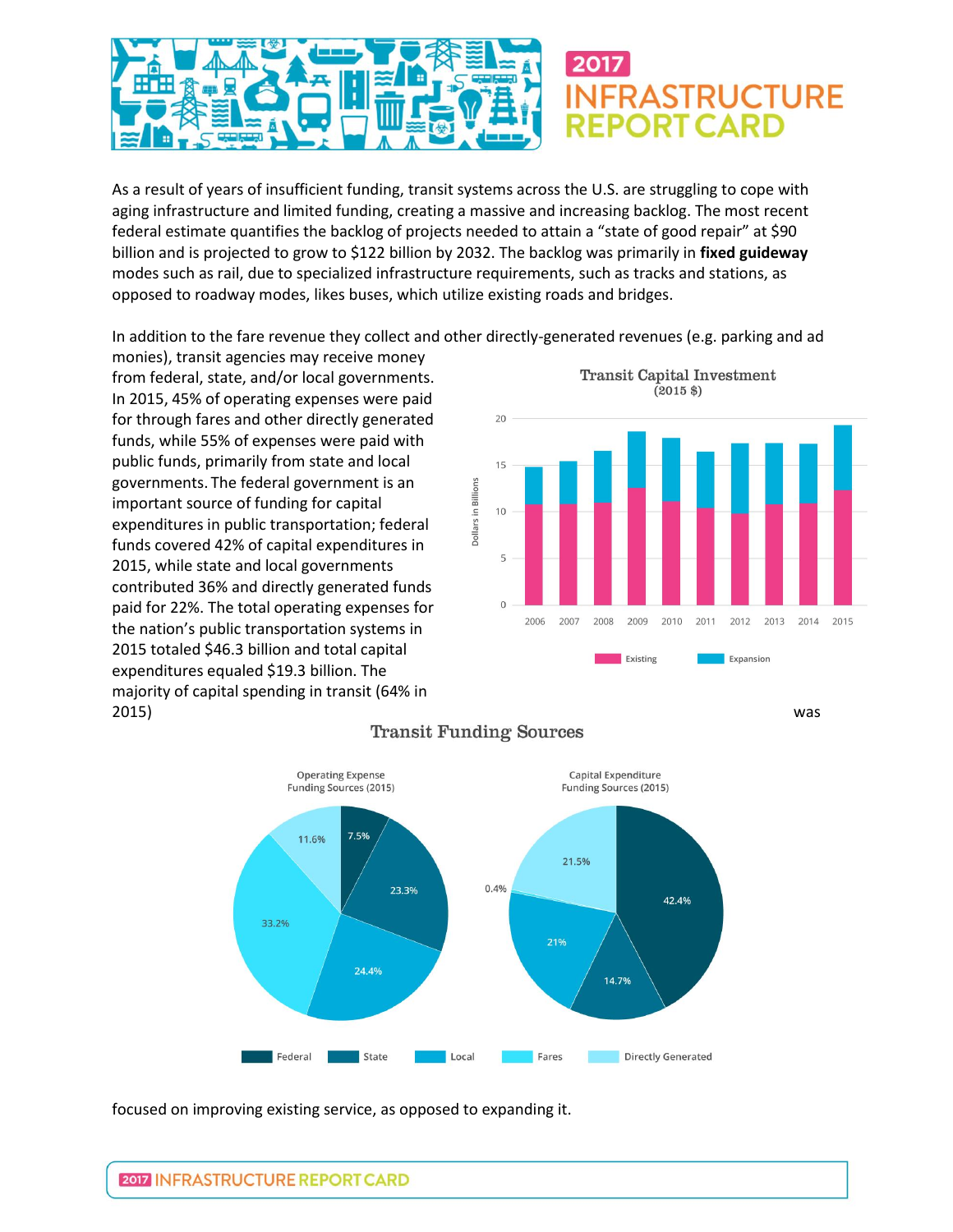

Federally, the Fixing America's Surface Transportation Act (FAST Act) provides \$305 billion for highway, transit, and rail programs over five years with \$60 billion of this reauthorization committed for transit investment. States provide support for public transportation to varying degrees. In 2014, just five states—California, Illinois, Massachusetts, New York, and Pennsylvania—provided three-quarters of all state funding for transit, while another five states—Alabama, Arizona, Hawaii, Nevada, and Utah provided no funding for public transit. However, transit initiatives have been quite successful when taken directly to voters via ballot measures. In 2016 voters approved 34 of 49 (69%) of transit-related ballot measures worth almost \$200 billion to be spent over 30-40 years.

## **PUBLIC SAFETY**

255 people were killed in transit-related incidents in 2015. Most fatalities were non-passengers passengers accounted for less than 5% of all fatalities in 2015. However, several high-profile occurrences of smoke, fire, derailments, and crashes, primarily in the larger, older heavy and commuter rail systems, have occurred in the last several years.

## **RESILIENCE**

Alternative fuel-powered vehicles using compressed or liquid natural gas, propane, hydrogen, or battery power have become more popular in the last decade; the share of the national bus fleet using alternative fuels rose from 21% in 2006 to 30% in 2015. Diesel-burning engines are still the most common, accounting for 68% of non-electric buses in 2015, but compressed natural gas buses now make up 18% of the fleet. From 2010 to 2015, the number of transit vehicles powered by electric batteries more than doubled. The number of transit agencies using electric vehicles also grew considerably—from 5 to 17—during that time period.

Transit resilience is often tested by extreme weather events, which degrade infrastructure and can temporarily shutter service. Super Storm Sandy demonstrated the need to address resiliency, as key tunnels under the East River and Hudson River were severely damaged.

# **INNOVATION**

The past several years have seen significant innovations in public transportation. Bikesharing and ridesharing companies have challenged people's ideas of what is public transit. These services have also helped expand access to traditional public transportation systems by solving the "first mile-last mile problem" for riders who would otherwise find it difficult to get to the nearest transit station or to their ultimate destination after riding transit. Many transit operators now provide real-time updates about the location of their vehicles, allowing riders to better time their journeys, resulting in a plethora of smartphone applications.

# **RECOMMENDATIONS TO RAISE THE GRADE**

- Encourage additional investment at all levels of government and in relevant areas that focus on reducing the backlog of rehabilitation needs.
- Ensure an adequate and reliable federal funding source by fixing the Highway Trust Fund through raising the motor fuels tax and exploring alternative long-term financing mechanisms.